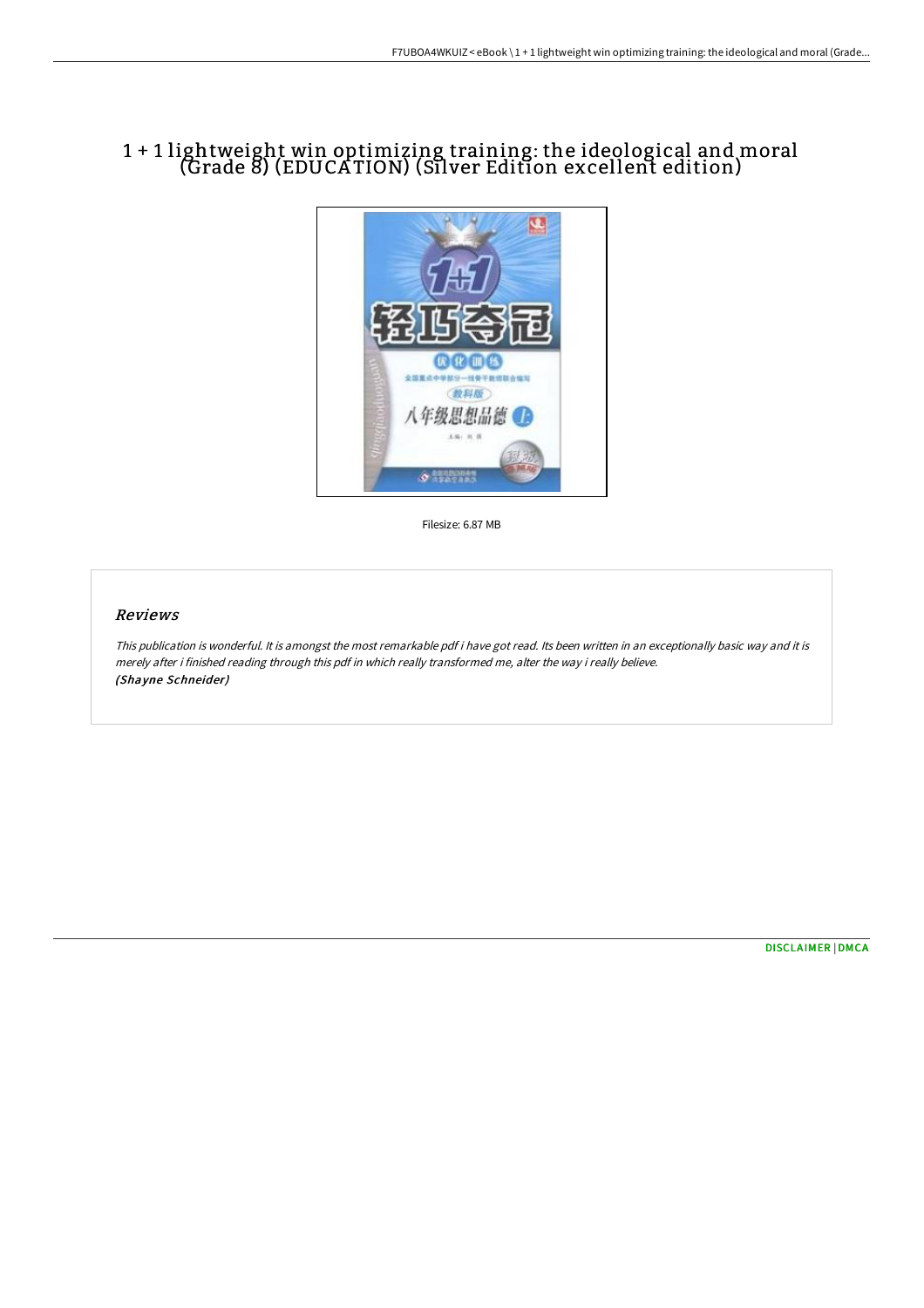#### 1 + 1 LIGHTWEIGHT WIN OPTIMIZING TRAINING: THE IDEOLOGICAL AND MORAL (GRADE 8) (EDUCATION) (SILVER EDITION EXCELLENT EDITION)



To get 1 + 1 lightweight win optimizing training: the ideological and moral (Grade 8) (EDUCATION) (Silver Edition excellent edition) PDF, make sure you refer to the hyperlink beneath and download the file or have access to other information that are related to  $1 + 1$ LIGHTWEIGHT WIN OPTIMIZING TRAINING: THE IDEOLOGICAL AND MORAL (GRADE 8) (EDUCATION) (SILVER EDITION EXCELLENT EDITION) book.

paperback. Condition: New. Ship out in 2 business day, And Fast shipping, Free Tracking number will be provided after the shipment.Paperback Pages Number: 114 Language: Chinese. A serious and preview the habit. many students only attach importance to the class listened to the lectures. after-school homework. while ignoring the preview the. some students simply have not made expected to preview. The most important reason is not lack of time. but did not realize the importance of the preview. To concentrate on lectures habits before class does not have a when the Church to grasp the determination. it will directly aFect the listening eFect. Before each lesson. the students can consciously ask themselves must master when the court. then. the eFiciency of the class would be greatly enhanced. (3) the habit of timely review of the advantages of timely review is to deepen and consolidate the understanding of the learning content. to prevent learning usually occurs rapidly forgotten. According to the two or three days after the forgetting curve. memorizing. and forgetting the fastest. then gradually slow down. 4 do the homework habits of clear homework in order to timely check the effectiveness of learning. After preparation. classes. after-school review. knowledge did not understand. do not remember. remember to what extent. knowledge of whether the application. the application of how strong these learning problems. feel alone is not accurate . Reflection in the five practice the habit of reading and learning process. each student carried out the greater intensity of exercise. done the subject is not're done. more importantly, is extended to knowledge, expand and deepen, so the reflection is after an important part of the problem-solving. 6. Positive habit of taking the examination from the perspective of students. the examination results directly related to the evaluation. but also to their...

A Read 1 + 1 lightweight win optimizing training: the ideological and moral (Grade 8) [\(EDUCATION\)](http://www.bookdirs.com/1-1-lightweight-win-optimizing-training-the-ideo.html) (Silver Edition excellent edition) Online

目. Download PDF 1 + 1 lightweight win optimizing training: the ideological and moral (Grade 8) [\(EDUCATION\)](http://www.bookdirs.com/1-1-lightweight-win-optimizing-training-the-ideo.html) (Silver Edition excellent edition)